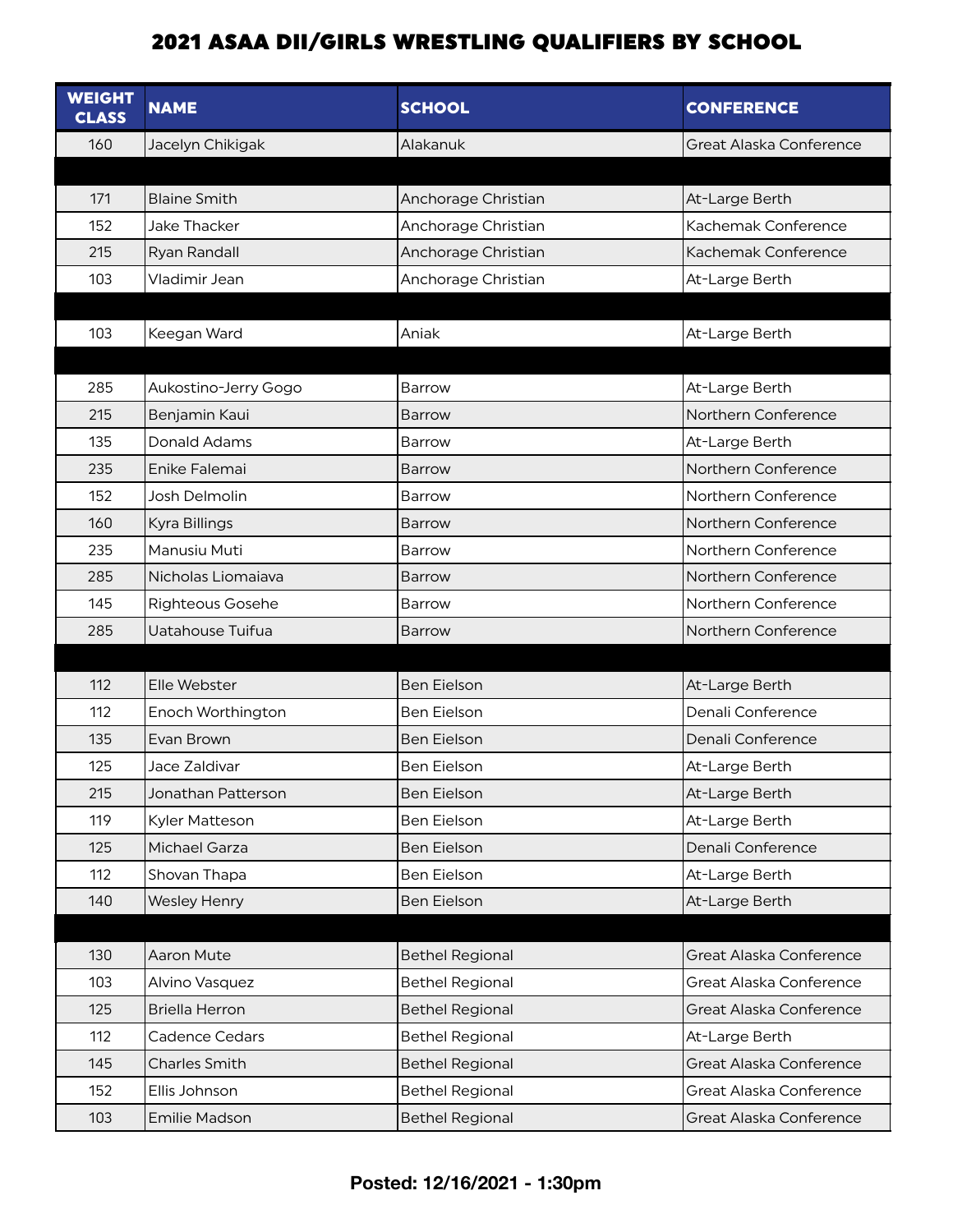| 130 | Fiona Phelan             | <b>Bethel Regional</b> | Great Alaska Conference |
|-----|--------------------------|------------------------|-------------------------|
| 145 | <b>Isabel Lieb</b>       | <b>Bethel Regional</b> | Great Alaska Conference |
| 119 | Jordan Klejka            | <b>Bethel Regional</b> | Great Alaska Conference |
| 160 | Jordan Leinberger        | <b>Bethel Regional</b> | Great Alaska Conference |
| 130 | Joseph Smith             | <b>Bethel Regional</b> | Great Alaska Conference |
| 215 | Landon Burke             | <b>Bethel Regional</b> | Great Alaska Conference |
| 119 | Landon Smith             | <b>Bethel Regional</b> | Great Alaska Conference |
| 103 | Liam Phelan              | <b>Bethel Regional</b> | Great Alaska Conference |
| 171 | Mason Fitka              | <b>Bethel Regional</b> | Great Alaska Conference |
| 125 | Paul Dyment              | <b>Bethel Regional</b> | Great Alaska Conference |
| 135 | Payton Boney             | <b>Bethel Regional</b> | Great Alaska Conference |
| 112 | Sheldon Smith            | <b>Bethel Regional</b> | At-Large Berth          |
|     |                          |                        |                         |
| 145 | Pete Hill                | <b>Bristol Bay</b>     | At-Large Berth          |
| 135 | <b>Tristan Burrgraff</b> | <b>Bristol Bay</b>     | At-Large Berth          |
|     |                          |                        |                         |
| 112 | Daisy Lee                | <b>Buckland</b>        | Northern Conference     |
| 119 | Nicole Ticket            | <b>Buckland</b>        | Northern Conference     |
|     |                          |                        |                         |
| 103 | Angelina Chiklak         | Chevak                 | Great Alaska Conference |
| 152 | <b>Avron Atchak</b>      | Chevak                 | Great Alaska Conference |
| 140 | Awesome Ulroan           | Chevak                 | Great Alaska Conference |
| 145 | John Pingayak            | Chevak                 | Great Alaska Conference |
| 125 | Kaden Tangiegak          | Chevak                 | Great Alaska Conference |
| 130 | Keegan Tangiegak         | Chevak                 | At-Large Berth          |
| 140 | Liam Pingayak            | Chevak                 | At-Large Berth          |
| 112 | Michelle Atcherian       | Chevak                 | Great Alaska Conference |
|     |                          |                        |                         |
| 145 | Arianna Ryan             | Cordova                | Kachemak Conference     |
| 285 | Charlie Carroll          | Cordova                | Kachemak Conference     |
| 189 | Cody Shaw                | Cordova                | At-Large Berth          |
| 285 | Jaqai Kinsman            | Cordova                | At-Large Berth          |
| 112 | Levi Pearson             | Cordova                | Kachemak Conference     |
|     |                          |                        |                         |
| 145 | Dalton Wyzykowski        | Craig                  | Southeast Conference    |
| 140 | Keegan Hanson            | Craig                  | Southeast Conference    |
| 152 | Rogan Hanson             | Craig                  | Southeast Conference    |
|     |                          |                        |                         |
| 119 | Aiden Klein              | Delta Junction         | At-Large Berth          |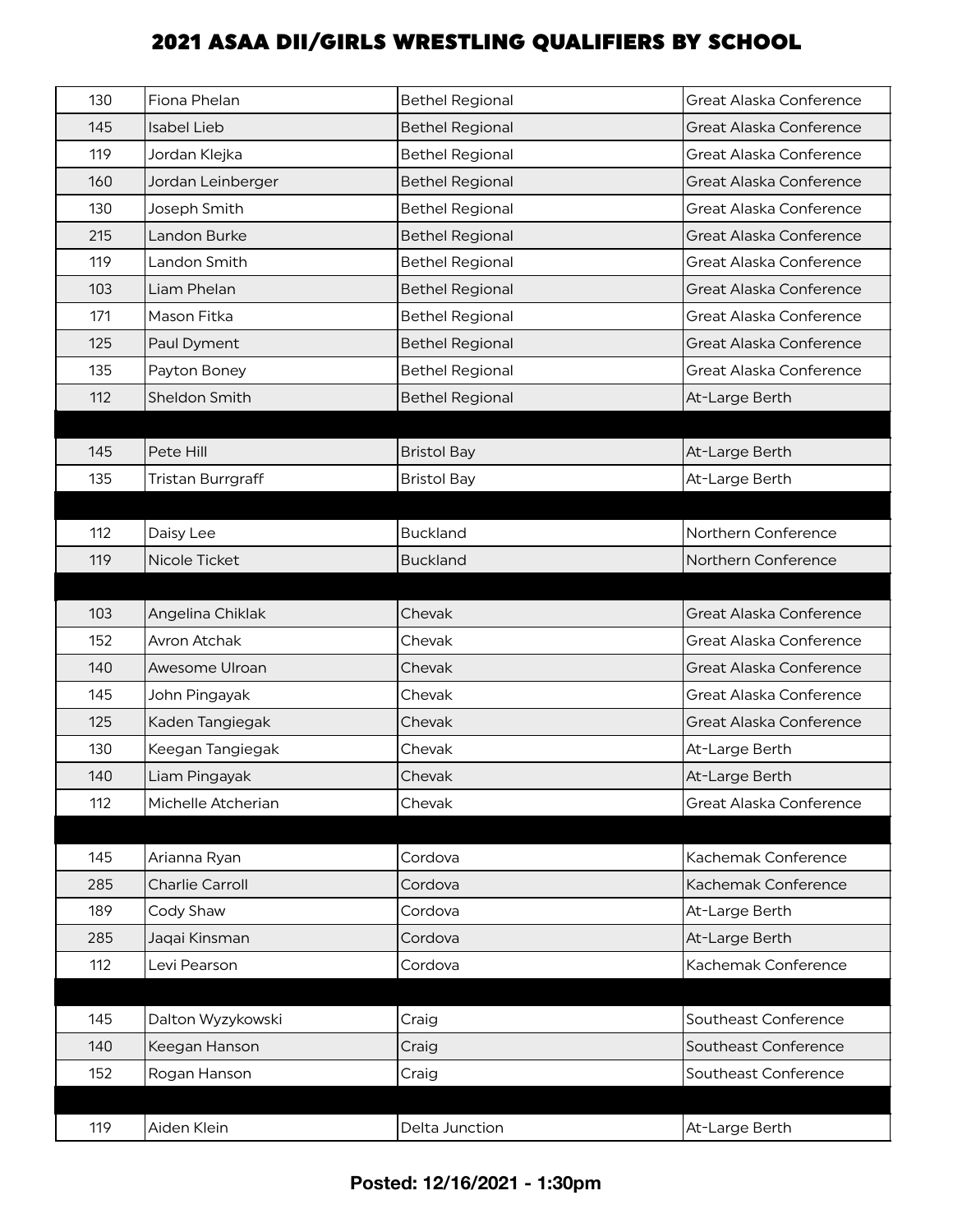| 285 | Canyon Wrigley             | Delta Junction | Denali Conference       |
|-----|----------------------------|----------------|-------------------------|
| 171 | Donovan Koba               | Delta Junction | Denali Conference       |
| 125 | Garrett Coen               | Delta Junction | Denali Conference       |
| 135 | Kadyn Fisher               | Delta Junction | At-Large Berth          |
| 125 | <b>Madison Grapengeter</b> | Delta Junction | Denali Conference       |
| 130 | Matthew Lawhorne           | Delta Junction | Denali Conference       |
| 112 | Oran Brown                 | Delta Junction | Denali Conference       |
| 189 | Orrin Hicks                | Delta Junction | Denali Conference       |
| 119 | Patrick Attungana          | Delta Junction | At-Large Berth          |
| 215 | Stephen Hunt               | Delta Junction | Denali Conference       |
| 160 | <b>Steven Warren</b>       | Delta Junction | Denali Conference       |
|     |                            |                |                         |
| 140 | Chase Huffman              | Dillingham     | At-Large Berth          |
| 171 | David Wetter               | Dillingham     | Sockeye Conference      |
| 135 | Demetry Hoseth             | Dillingham     | Sockeye Conference      |
| 119 | Gisa Reigh                 | Dillingham     | Sockeye Conference      |
| 152 | <b>Graelin Chaney</b>      | Dillingham     | Sockeye Conference      |
| 189 | <b>Kiley Clouse</b>        | Dillingham     | Sockeye Conference      |
| 135 | Laci Andrew                | Dillingham     | Sockeye Conference      |
| 119 | Noah Sage                  | Dillingham     | Sockeye Conference      |
| 189 | <b>Thomas Tinker</b>       | Dillingham     | Sockeye Conference      |
| 140 | Ty Kolbe                   | Dillingham     | Sockeye Conference      |
| 145 | Zach Kolbe                 | Dillingham     | Sockeye Conference      |
|     |                            |                |                         |
| 119 | <b>Kilee Fratis</b>        | Emmonak        | Great Alaska Conference |
| 140 | Nafre Bagongon             | Emmonak        | Great Alaska Conference |
| 235 | <b>Tawny Redfox</b>        | Emmonak        | Great Alaska Conference |
|     |                            |                |                         |
| 119 | Cody Aningayou             | Gambell        | Northern Conference     |
| 171 | Dylan Silook-Apatiki       | Gambell        | Northern Conference     |
| 145 | Hope Capbell               | Gambell        | Northern Conference     |
| 140 | Jeremy Koozaata            | Gambell        | Northern Conference     |
| 112 | <b>Walker Ross</b>         | Gambell        | Northern Conference     |
|     |                            |                |                         |
| 152 | Alex Buck                  | Glennallen     | Denali Conference       |
| 125 | <b>Andrew Severs</b>       | Glennallen     | At-Large Berth          |
| 145 | Bowen Korth                | Glennallen     | Denali Conference       |
| 152 | Gabe Hoffman               | Glennallen     | At-Large Berth          |
| 119 | Jake Stockhausen           | Glennallen     | Denali Conference       |
|     |                            |                |                         |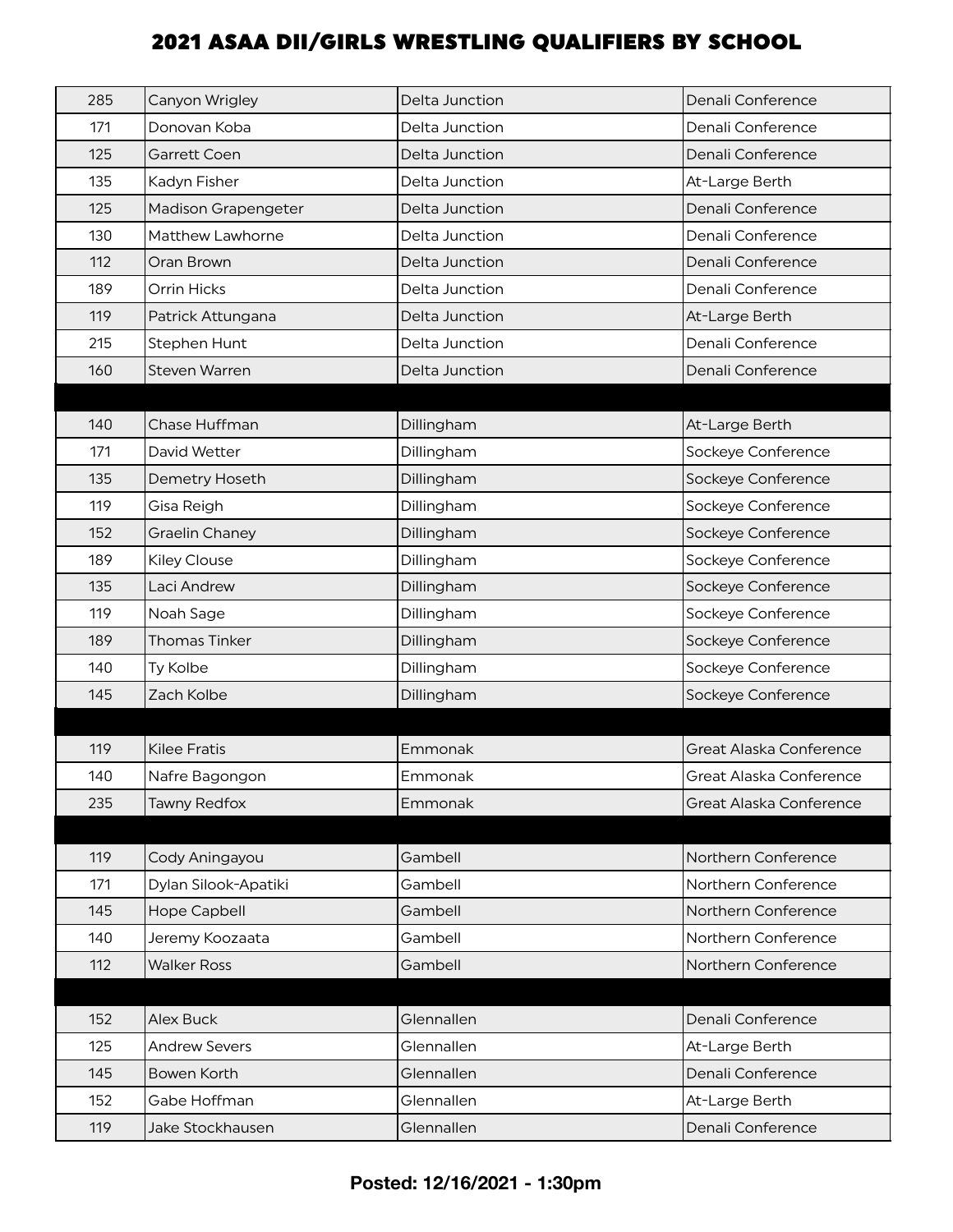| 140 | Jayden Stone            | Glennallen             | Denali Conference       |
|-----|-------------------------|------------------------|-------------------------|
| 140 | Jordan Korth            | Glennallen             | Denali Conference       |
| 135 | Keegan Delaquito        | Glennallen             | Denali Conference       |
| 152 | <b>Nathanael Severs</b> | Glennallen             | Denali Conference       |
|     |                         |                        |                         |
| 130 | <b>Adam Snow</b>        | <b>Grace Christian</b> | Kachemak Conference     |
| 171 | <b>Andrew Beveridge</b> | Grace Christian        | Kachemak Conference     |
| 125 | <b>Colton Merriner</b>  | <b>Grace Christian</b> | Kachemak Conference     |
| 285 | <b>Grant Trotter</b>    | Grace Christian        | Kachemak Conference     |
| 189 | Jack Juliussen          | <b>Grace Christian</b> | At-Large Berth          |
| 140 | John Harris             | Grace Christian        | Kachemak Conference     |
| 145 | Josh Paulson            | <b>Grace Christian</b> | Kachemak Conference     |
| 160 | Kaleb Boyce             | Grace Christian        | Kachemak Conference     |
| 160 | Kenan Metzger           | <b>Grace Christian</b> | Kachemak Conference     |
|     |                         |                        |                         |
| 103 | Hayden Jimenez          | Haines                 | Southeast Conference    |
| 152 | Leo Wald                | Haines                 | At-Large Berth          |
|     |                         |                        |                         |
| 160 | <b>Brayden Woods</b>    | Homer                  | At-Large Berth          |
| 235 | Mischelle Wells         | Homer                  | Kachemak Conference     |
| 171 | Nestor Kalugin          | Homer                  | Kachemak Conference     |
| 125 | Paul Minke              | Homer                  | Kachemak Conference     |
| 145 | Rainey Sundheim         | Homer                  | Kachemak Conference     |
| 145 | <b>Russell Nyvall</b>   | Homer                  | Kachemak Conference     |
|     |                         |                        |                         |
| 119 | <b>August Seton</b>     | Hooper Bay             | Great Alaska Conference |
| 189 | Thomas Smith            | Hooper Bay             | Great Alaska Conference |
|     |                         |                        |                         |
| 135 | <b>Benicio Rubio</b>    | Houston                | Kachemak Conference     |
| 152 | Drake Butcher           | Houston                | Kachemak Conference     |
| 189 | Keldin Nicoll           | Houston                | Kachemak Conference     |
| 130 | Terje McClurg           | Houston                | At-Large Berth          |
| 130 | <b>Trenton Kieth</b>    | Houston                | At-Large Berth          |
|     |                         |                        |                         |
| 130 | Adelle Patterson        | Hutchison              | Denali Conference       |
| 215 | Andrew Holman           | Hutchison              | Denali Conference       |
| 125 | Erica Lopez             | Hutchison              | Denali Conference       |
| 171 | Gabe Mannan             | Hutchison              | Denali Conference       |
| 135 | <b>Hailey Loose</b>     | Hutchison              | Denali Conference       |
|     |                         |                        |                         |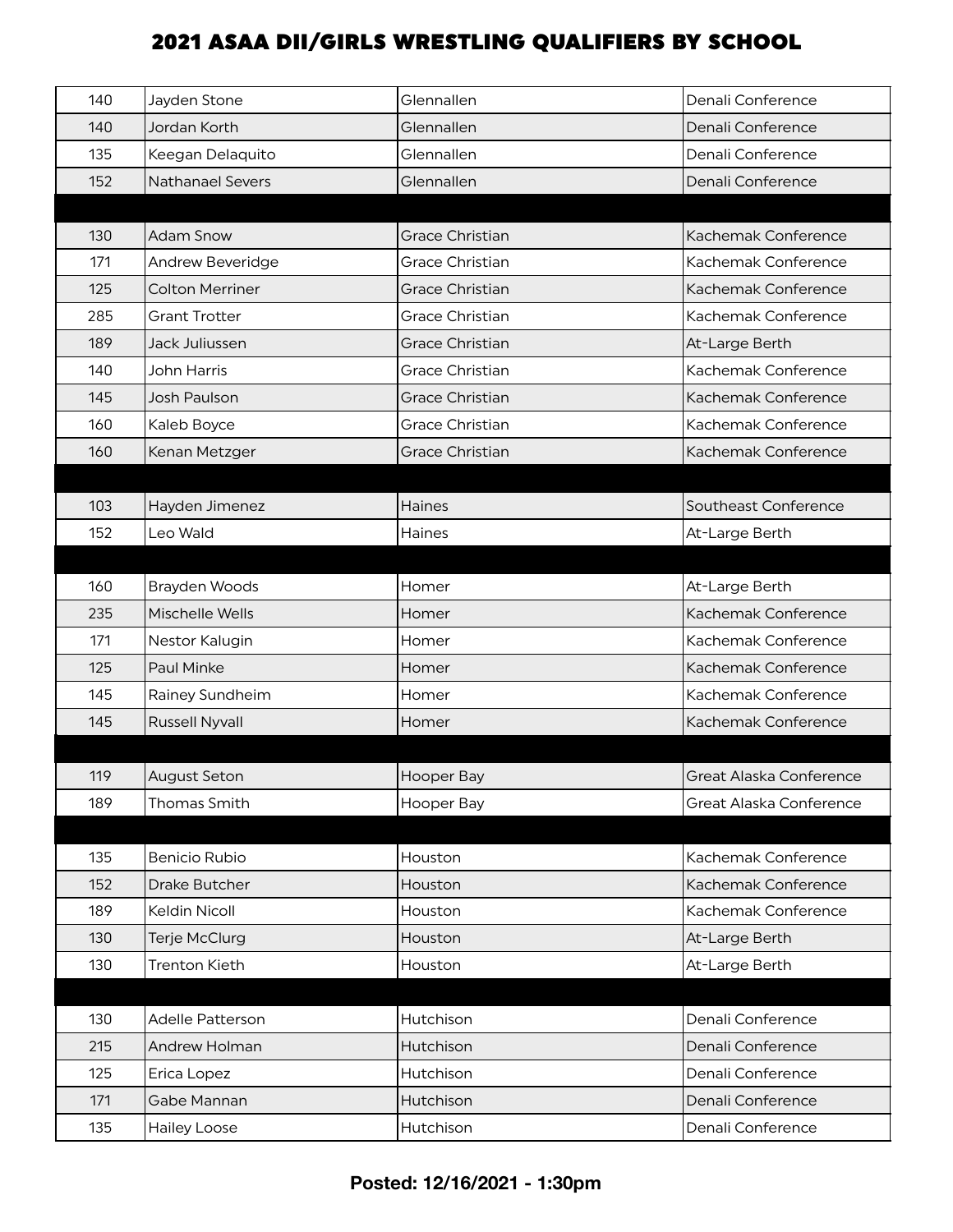| 160 | Jaylynn Hernandez         | Hutchison        | Denali Conference    |
|-----|---------------------------|------------------|----------------------|
| 145 | Larry Olson               | <b>Hutchison</b> | At-Large Berth       |
| 285 | Logan Pinard              | Hutchison        | Denali Conference    |
| 189 | Lydia Patterson           | Hutchison        | Denali Conference    |
| 189 | Seth Briesmeister         | Hutchison        | Denali Conference    |
|     |                           |                  |                      |
| 152 | <b>Andrew Gaethle</b>     | Kenai-Central    | Kachemak Conference  |
| 135 | Antonio Perez             | Kenai-Central    | Kachemak Conference  |
| 140 | Elijah Dambacher          | Kenai-Central    | Kachemak Conference  |
| 135 | Jalyn Yeoman              | Kenai-Central    | Kachemak Conference  |
| 189 | Morgan Stark              | Kenai-Central    | Kachemak Conference  |
| 130 | Owen Whicker              | Kenai-Central    | Kachemak Conference  |
| 145 | <b>Reymond Perez</b>      | Kenai-Central    | Kachemak Conference  |
| 130 | Sarai Bravo-Moe           | Kenai-Central    | Kachemak Conference  |
| 160 | Simone Watts              | Kenai-Central    | Kachemak Conference  |
| 125 | <b>Talon Whicker</b>      | Kenai-Central    | Kachemak Conference  |
|     |                           |                  |                      |
| 119 | <b>Brandon McConnell</b>  | Kotzebue         | Northern Conference  |
| 189 | Devin Fields              | Kotzebue         | Northern Conference  |
|     |                           |                  |                      |
| 125 | <b>Taylor Nick</b>        | Manokotak        | Sockeye Conference   |
|     |                           |                  |                      |
|     |                           |                  |                      |
| 103 | <b>Preston Prunes</b>     | Mountain Village | At-Large Berth       |
|     |                           |                  |                      |
| 119 | Abraham Fisher            | Mt. Edgecumbe    | Southeast Conference |
| 160 | <b>Bradley Jackson</b>    | Mt. Edgecumbe    | At-Large Berth       |
| 125 | <b>Elston Dock</b>        | Mt. Edgecumbe    | At-Large Berth       |
| 119 | Evan Andrew               | Mt. Edgecumbe    | Southeast Conference |
| 152 | Frank St. Denis           | Mt. Edgecumbe    | At-Large Berth       |
| 189 | Isis Canoe                | Mt. Edgecumbe    | Southeast Conference |
| 189 | Kael Osborne              | Mt. Edgecumbe    | Southeast Conference |
| 112 | Laney Green               | Mt. Edgecumbe    | Southeast Conference |
| 171 | <b>Richard Didrickson</b> | Mt. Edgecumbe    | At-Large Berth       |
| 103 | Sarah Nanouk-Jones        | Mt. Edgecumbe    | Southeast Conference |
| 160 | <b>Trinity Pitka</b>      | Mt. Edgecumbe    | Southeast Conference |
| 130 | <b>Tristan Goodell</b>    | Mt. Edgecumbe    | Southeast Conference |
|     |                           |                  |                      |
| 160 | Greg Larson               | Napaskiak        | At-Large Berth       |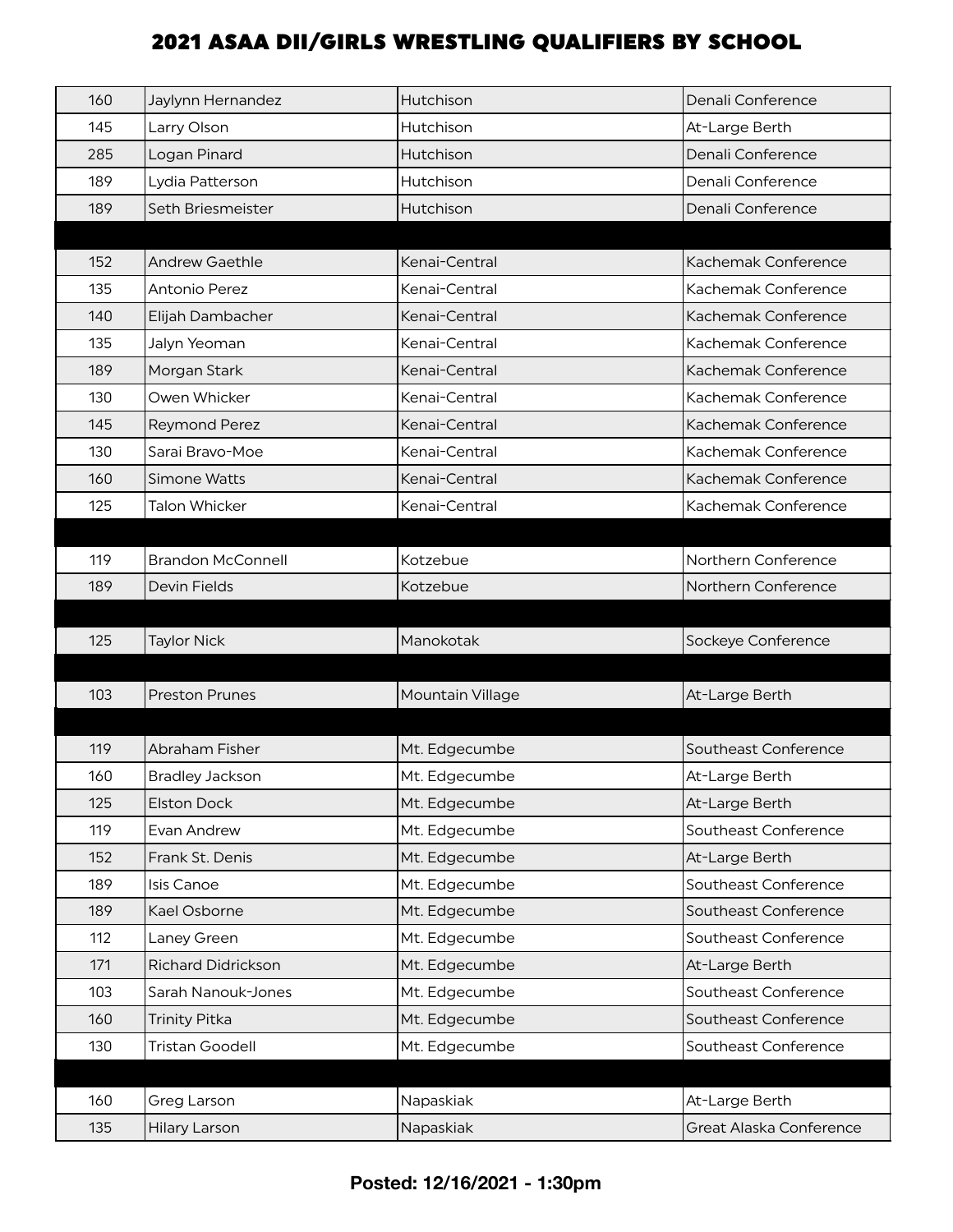| 119 | Marshal Nicholai      | Napaskiak    | At-Large Berth          |
|-----|-----------------------|--------------|-------------------------|
| 112 | Seth Jacob            | Napaskiak    | Great Alaska Conference |
|     |                       |              |                         |
| 119 | Cheryl Blunka         | New Stuyahok | Sockeye Conference      |
| 130 | Gusty Blunka Jr.      | New Stuyahok | Sockeye Conference      |
| 112 | Maximus Gust          | New Stuyahok | Sockeye Conference      |
| 140 | Mickia Walcott        | New Stuyahok | At-Large Berth          |
| 112 | Shaniah Eneyuk        | New Stuyahok | Sockeye Conference      |
|     |                       |              |                         |
| 130 | Aileen Lester         | Newhalen     | Sockeye Conference      |
| 112 | Angela Anelon         | Newhalen     | Sockeye Conference      |
| 160 | <b>David Miller</b>   | Newhalen     | Sockeye Conference      |
| 285 | Gabe Olympic          | Newhalen     | Sockeye Conference      |
| 215 | lan Anelon            | Newhalen     | Sockeye Conference      |
|     |                       |              |                         |
| 160 | Jackson Wittmer       | Nikiski      | At-Large Berth          |
| 285 | Mayaac Schmit         | Nikiski      | Kachemak Conference     |
| 215 | Robert Isabel         | Nikiski      | Kachemak Conference     |
| 145 | Sam Yerkes            | Nikiski      | At-Large Berth          |
| 171 | Simon Grenier         | Nikiski      | Kachemak Conference     |
| 189 | Tim Goodnight         | Nikiski      | At-Large Berth          |
| 119 | <b>Wyatt Maguire</b>  | Nikiski      | Kachemak Conference     |
|     |                       |              |                         |
| 145 | Andy Peterson         | Nome-Beltz   | Northern Conference     |
| 130 | Della Medlin          | Nome-Beltz   | Northern Conference     |
| 140 | Duke McGuffey         | Nome-Beltz   | Northern Conference     |
| 189 | <b>Ethan George</b>   | Nome-Beltz   | Northern Conference     |
| 135 | Jonathan Smith        | Nome-Beltz   | At-Large Berth          |
| 135 | Karis Evans           | Nome-Beltz   | Northern Conference     |
| 145 | Karlin Ahwinona-Smith | Nome-Beltz   | Northern Conference     |
| 119 | Katie Smith           | Nome-Beltz   | Northern Conference     |
| 135 | Lacey Sherman         | Nome-Beltz   | Northern Conference     |
| 171 | Lucas Marvin          | Nome-Beltz   | Northern Conference     |
| 125 | Natallie Tobuk        | Nome-Beltz   | Northern Conference     |
| 125 | Son Erikson           | Nome-Beltz   | Northern Conference     |
| 135 | Thomas Hannon         | Nome-Beltz   | Northern Conference     |
| 152 | Wyatt Ahmasuk         | Nome-Beltz   | Northern Conference     |
|     |                       |              |                         |
| 135 | Aidan Cotta           | Petersburg   | Southeast Conference    |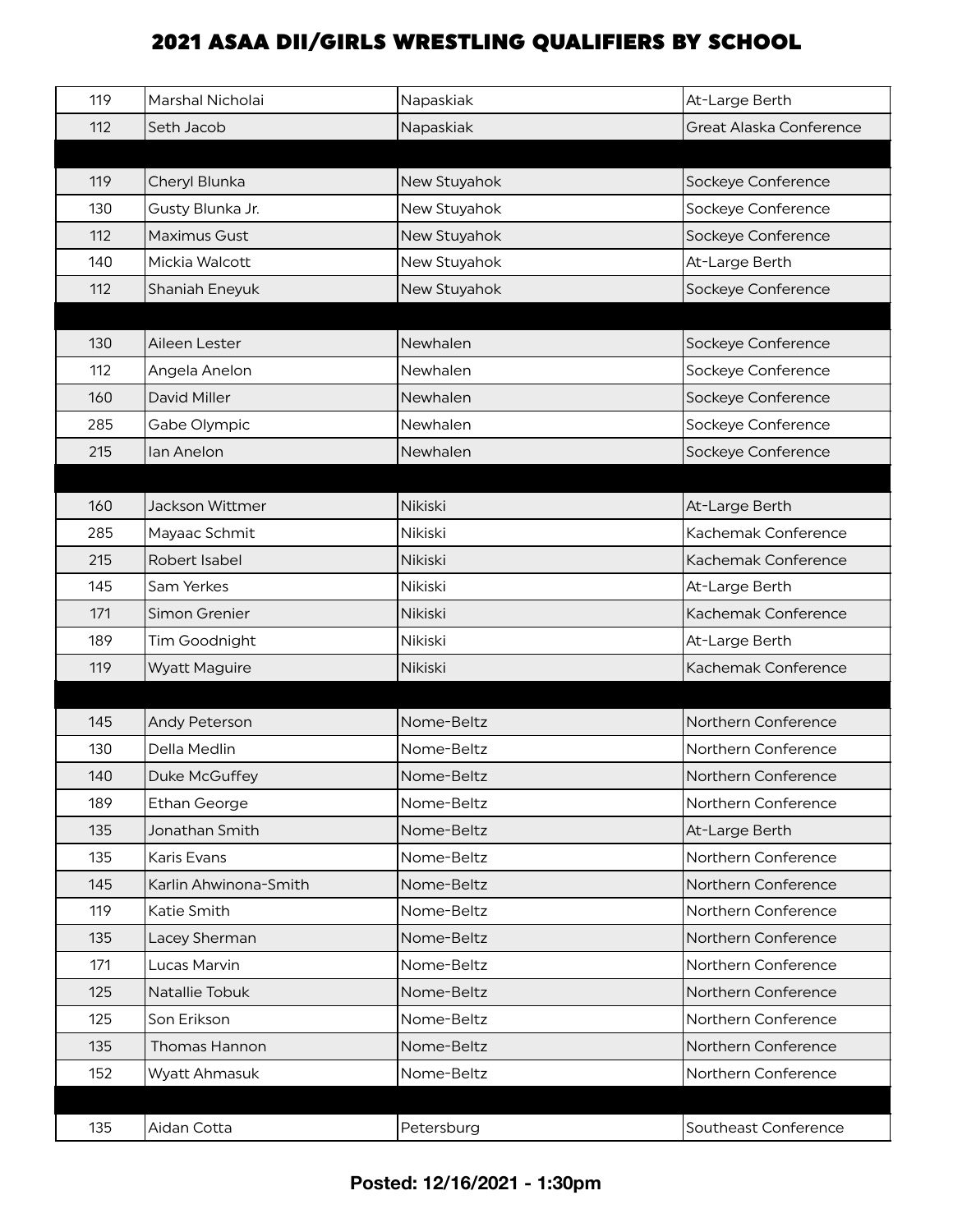| 103 | DD Toyomura               | Petersburg  | Southeast Conference    |
|-----|---------------------------|-------------|-------------------------|
| 125 | Gage Massin               | Petersburg  | At-Large Berth          |
| 160 | Jonas Anderson            | Petersburg  | At-Large Berth          |
| 215 | Kyle Biggers              | Petersburg  | Southeast Conference    |
| 130 | Markus Anderson           | Petersburg  | Southeast Conference    |
| 152 | <b>Wyatt Litster</b>      | Petersburg  | At-Large Berth          |
|     |                           |             |                         |
| 103 | <b>Brendon Brown</b>      | Quinhagak   | At-Large Berth          |
| 112 | <b>Chayland Pleasant</b>  | Quinhagak   | Great Alaska Conference |
| 112 | Daylon Brown              | Quinhagak   | Great Alaska Conference |
| 112 | Dylan Brown               | Quinhagak   | At-Large Berth          |
| 135 | Jerritt Nicholai          | Quinhagak   | Great Alaska Conference |
|     |                           |             |                         |
| 103 | <b>Braxton Metcalf</b>    | Redington   | Kachemak Conference     |
| 130 | <b>Brody Mocan</b>        | Redington   | Kachemak Conference     |
| 103 | Caleb Metcalf             | Redington   | Kachemak Conference     |
| 160 | <b>Charles Severance</b>  | Redington   | Kachemak Conference     |
| 140 | Dameon Tugmon-Grube       | Redington   | Kachemak Conference     |
| 135 | <b>Faith Walker</b>       | Redington   | Kachemak Conference     |
| 189 | <b>Harley Stokes</b>      | Redington   | Kachemak Conference     |
| 119 | Hayden Kearney            | Redington   | Kachemak Conference     |
| 189 | John Gosh                 | Redington   | At-Large Berth          |
| 130 | <b>Joy Walker</b>         | Redington   | Kachemak Conference     |
| 125 | Marina Anderstrom         | Redington   | Kachemak Conference     |
| 119 | Mya Campbell              | Redington   | Kachemak Conference     |
| 112 | Myles Campbell            | Redinaton   | Kachemak Conference     |
| 160 | Nikayla Miller            | Redington   | Kachemak Conference     |
| 285 | <b>Richard Bernal</b>     | Redington   | At-Large Berth          |
| 135 | <b>Thomas Swalling</b>    | Redington   | Kachemak Conference     |
| 189 | Twyla Anderstrom          | Redington   | Kachemak Conference     |
| 171 | <b>Wyatt Milnes</b>       | Redington   | At-Large Berth          |
|     |                           |             |                         |
| 215 | Derek Seppilu Jr.         | Savoonga    | Northern Conference     |
| 125 | Sean Mokiyuk              | Savoonga    | Northern Conference     |
| 130 | Shannon Gologergen-Toolie | Savoonga    | Northern Conference     |
|     |                           |             |                         |
| 160 | Adrian Kopanuk            | Scammon Bay | Great Alaska Conference |
| 130 | April Uttereyuk           | Scammon Bay | Great Alaska Conference |
| 135 | Cassius Sundown           | Scammon Bay | Great Alaska Conference |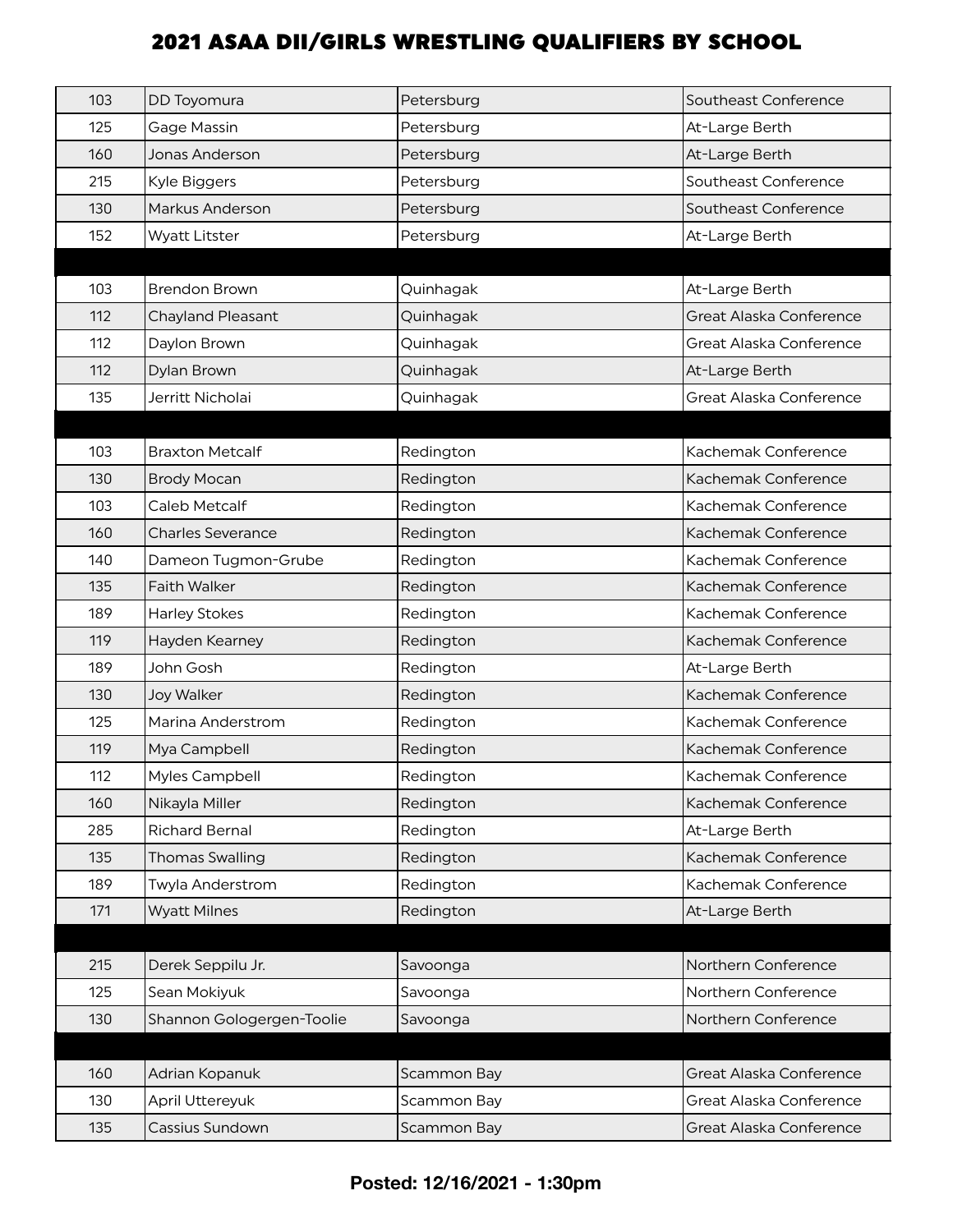| 112 | Dominic Tunutmoak       | Scammon Bay | At-Large Berth          |
|-----|-------------------------|-------------|-------------------------|
| 119 | Flora Nanuk             | Scammon Bay | At-Large Berth          |
| 215 | Jeffery Tunutmoak       | Scammon Bay | At-Large Berth          |
| 145 | Kaylee Simon            | Scammon Bay | Great Alaska Conference |
| 125 | Liliauna Simon          | Scammon Bay | Great Alaska Conference |
| 145 | Mitchell Kaganak        | Scammon Bay | At-Large Berth          |
| 235 | Seeya Rivers            | Scammon Bay | Great Alaska Conference |
|     |                         |             |                         |
| 103 | Aiden Schilling         | Seward      | Kachemak Conference     |
| 171 | Fayzon Lawrence         | Seward      | At-Large Berth          |
| 112 | Hunter Kurtz            | Seward      | Kachemak Conference     |
| 215 | Jack Gardner            | Seward      | Kachemak Conference     |
| 285 | John Vanbuskirk         | Seward      | At-Large Berth          |
| 119 | Porter Rockwell         | Seward      | Kachemak Conference     |
| 285 | <b>Tyler Lands</b>      | Seward      | At-Large Berth          |
|     |                         |             |                         |
| 135 | Dean Paniptchuk         | Shaktoolik  | Northern Conference     |
| 160 | Devin Rock              | Shaktoolik  | Northern Conference     |
| 112 | Raelene Auliye          | Shaktoolik  | Northern Conference     |
| 130 | <b>Ricky Paniptchuk</b> | Shaktoolik  | Northern Conference     |
| 285 | Travis Takak            | Shaktoolik  | At-Large Berth          |
|     |                         |             |                         |
| 103 | <b>Brent Sun</b>        | Shungnak    | Northern Conference     |
|     |                         |             |                         |
| 171 | Aiden Ojala             | Sitka       | Southeast Conference    |
| 145 | David Davis             | Sitka       | Southeast Conference    |
| 125 | Evander Elixman         | Sitka       | Southeast Conference    |
| 235 | Helen Sachsenmaier      | Sitka       | Southeast Conference    |
| 160 | Jason Young             | Sitka       | Southeast Conference    |
|     |                         |             |                         |
| 171 | Cameron Tai             | St. Mary's  | At-Large Berth          |
| 171 | David Beans             | St. Mary's  | Great Alaska Conference |
| 285 | Ethan Alstrom           | St. Mary's  | Great Alaska Conference |
| 130 | Henrietta Kelly         | St. Mary's  | At-Large Berth          |
| 285 | Matthew Afcan           | St. Mary's  | Great Alaska Conference |
|     |                         |             |                         |
| 145 | Chloe Vasquez           | Thorne Bay  | Southeast Conference    |
|     |                         |             |                         |
| 189 | Chandra Stone           | Tuntutuliak | Great Alaska Conference |